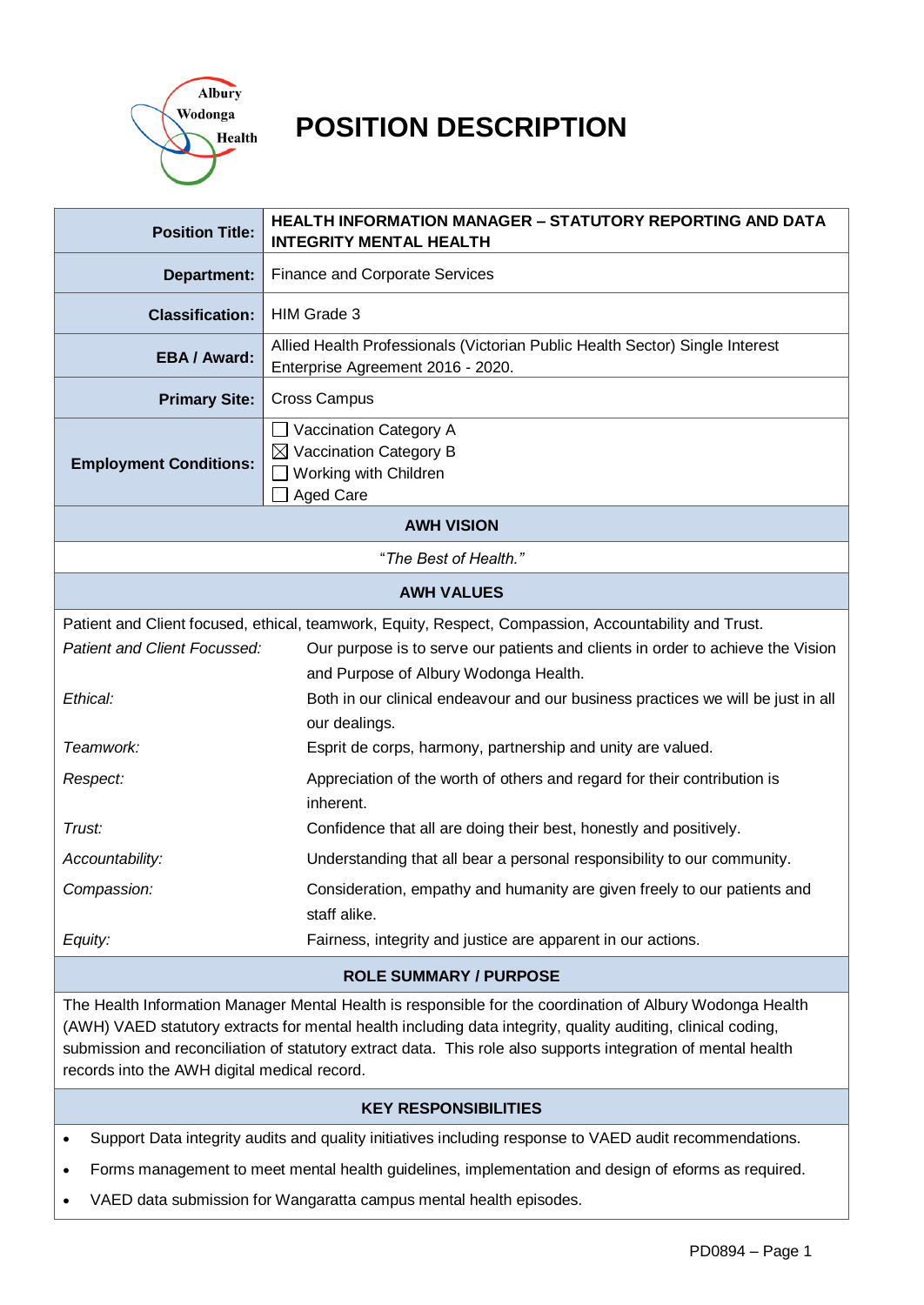- Clinical coding for inpatient mental health
- Ensure VAED Statutory Extract procedures and guidelines are updated per agreed timeframes.
- Promote awareness of and monitor data quality across mental health data collections.
- Development of appropriate training materials and delivery of end user training to support high quality dat collection.
- Review and implementation of audit recommendations and liaison with DH.
- Participate in projects (including cross functional projects) undertaken by the Health Information Management team, including matters relating to new legislation, Discharge Summary processes, My Health Record, patient identification (VUPI), Government directions, system changes and business improvement processes.
- Support the Health Information Team in implementing strategic initiatives by engaging with Executive Directors, Program Directors and Department Managers.
- Assist with ensuring compliance with relevant state and federal legislation in relation to areas such a Privacy,Freedom of Information and Retention of Health Information.
- HIMAA Mental Health Advisory Group Liaison
- Contribute to the overall AWH clinical coding throughput.
- Provide managerial supervision of clerical staff as required.
- Assist with the training of data submission staff, clinical coders and Health Information Management students.
- Assist with the retrieval, reporting, collection and compilation of data for activity based funding, review, Clinical Indicators, research and statistics.
- Participate in professional association activities.
- Participate in formal continuing education programs and review literature for self-education.
- Other duties as required by the Chief Health Information Manager, Chief Finance Officer (CFO) and Chief Executive Officer (CEO).

# **QUALIFICATIONS AND EXPERIENCE**

# **MANDATORY:**

- 1. Bachelor of Health Information Management or equivalent and eligibility for full membership of the Health Information Management Association of Australia (HIMAA).
- 2. Literacy in IT systems that support information management and reporting in a large complex health organisation.
- 3. High level experience and ability in interpretation, collection, and reconciliation of Statutory Data collections.
- 4. At least 5 years coding experience involving varied casemix.

# **KEY:**

- 5. Demonstrated extensive interpersonal, communication and negotiation skills in order to liaise effectively with all levels of staff in relation to data integrity.
- 6. Demonstrated understanding of the speciality of mental health care within the health system as it relates to statutory reporting, performance indicators and the management and use of clinical data
- 7. Experience in the administration of a digital medical record and interaction with My Health Record.
- 8. Well-developed time management, organisational and prioritisation skills.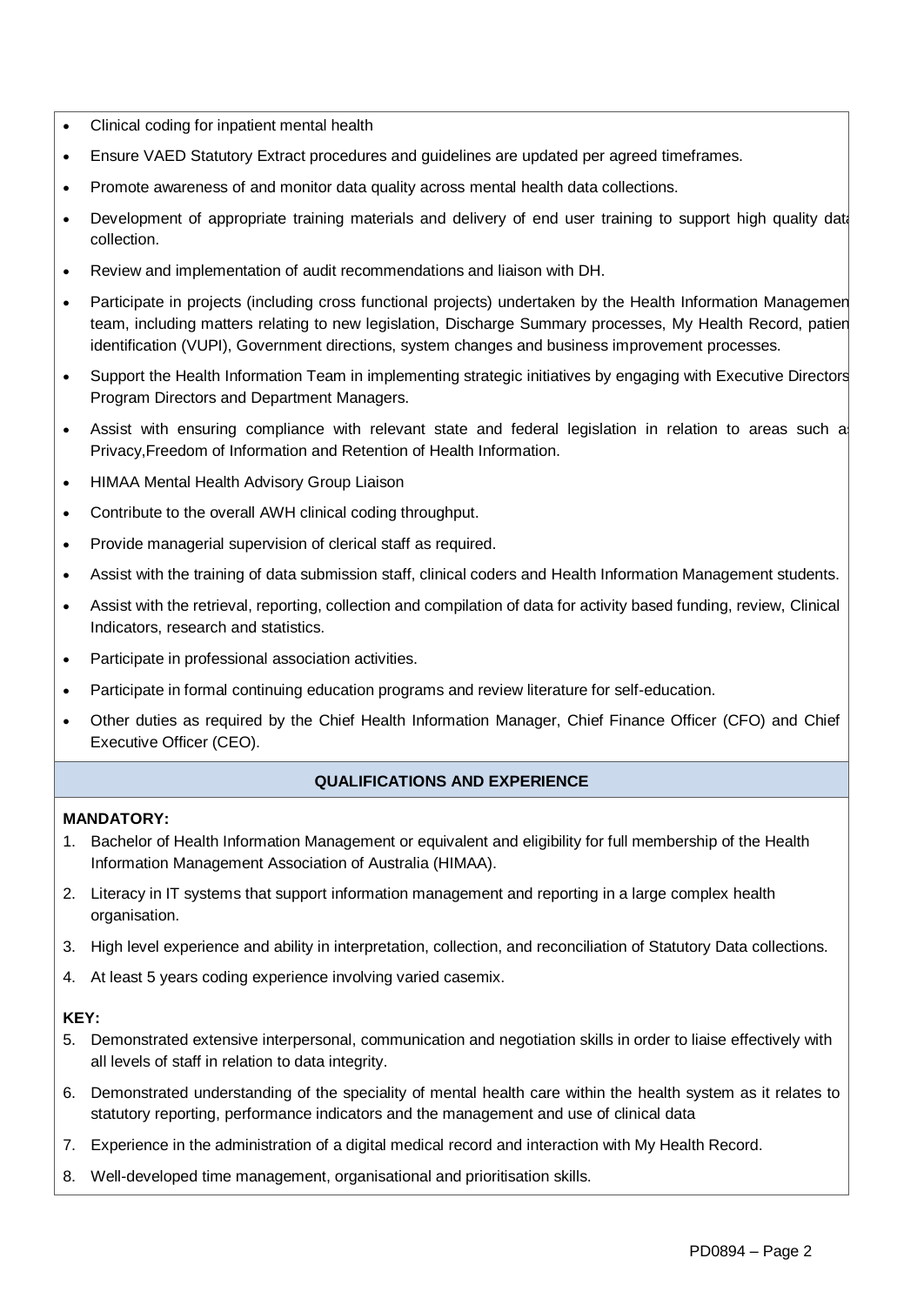|                                                                                                                                                                                                                                                                                                             | PERSONAL ATTRIBUTES / SOFT SKILLS                                                                                                                                                                                                                                                                                                                                                                                                                 |  |  |  |  |  |
|-------------------------------------------------------------------------------------------------------------------------------------------------------------------------------------------------------------------------------------------------------------------------------------------------------------|---------------------------------------------------------------------------------------------------------------------------------------------------------------------------------------------------------------------------------------------------------------------------------------------------------------------------------------------------------------------------------------------------------------------------------------------------|--|--|--|--|--|
| Effective communication<br>$\bullet$                                                                                                                                                                                                                                                                        |                                                                                                                                                                                                                                                                                                                                                                                                                                                   |  |  |  |  |  |
| Critical thinking<br>٠                                                                                                                                                                                                                                                                                      |                                                                                                                                                                                                                                                                                                                                                                                                                                                   |  |  |  |  |  |
| Attention to detail<br>$\bullet$                                                                                                                                                                                                                                                                            |                                                                                                                                                                                                                                                                                                                                                                                                                                                   |  |  |  |  |  |
| Active listening<br>٠                                                                                                                                                                                                                                                                                       |                                                                                                                                                                                                                                                                                                                                                                                                                                                   |  |  |  |  |  |
| Integrity and trust<br>$\bullet$                                                                                                                                                                                                                                                                            |                                                                                                                                                                                                                                                                                                                                                                                                                                                   |  |  |  |  |  |
| <b>KEY RELATIONSHIPS</b>                                                                                                                                                                                                                                                                                    |                                                                                                                                                                                                                                                                                                                                                                                                                                                   |  |  |  |  |  |
| <b>REPORTS TO:</b>                                                                                                                                                                                                                                                                                          | Chief Health Information Manager                                                                                                                                                                                                                                                                                                                                                                                                                  |  |  |  |  |  |
| <b>SUPERVISES:</b>                                                                                                                                                                                                                                                                                          | Managerial supervision of clerical staff as required                                                                                                                                                                                                                                                                                                                                                                                              |  |  |  |  |  |
|                                                                                                                                                                                                                                                                                                             | Coding and Casemix Manager<br>$\bullet$                                                                                                                                                                                                                                                                                                                                                                                                           |  |  |  |  |  |
|                                                                                                                                                                                                                                                                                                             | <b>Business Manager Mental Health</b><br>$\bullet$                                                                                                                                                                                                                                                                                                                                                                                                |  |  |  |  |  |
|                                                                                                                                                                                                                                                                                                             | <b>Coding Team</b>                                                                                                                                                                                                                                                                                                                                                                                                                                |  |  |  |  |  |
| <b>OVERALL:</b>                                                                                                                                                                                                                                                                                             | <b>Clinical staff</b>                                                                                                                                                                                                                                                                                                                                                                                                                             |  |  |  |  |  |
|                                                                                                                                                                                                                                                                                                             | Finance and Performance Analysis team<br>$\bullet$                                                                                                                                                                                                                                                                                                                                                                                                |  |  |  |  |  |
|                                                                                                                                                                                                                                                                                                             | Administration team<br>$\bullet$                                                                                                                                                                                                                                                                                                                                                                                                                  |  |  |  |  |  |
|                                                                                                                                                                                                                                                                                                             | Victorian Agency for Health Information (VAHI - DH)<br>$\bullet$                                                                                                                                                                                                                                                                                                                                                                                  |  |  |  |  |  |
| <b>PERFORMANCE APPRAISAL</b>                                                                                                                                                                                                                                                                                |                                                                                                                                                                                                                                                                                                                                                                                                                                                   |  |  |  |  |  |
|                                                                                                                                                                                                                                                                                                             | A review of performance shall be undertaken within six months following commencement and annually thereafter.<br>There is an expectation that staff will assume responsibility for completion of any learning requirements advised<br>by the organisation. This includes all Mandatory Training and Clinical Competencies as required (annually or in<br>accordance with timelines specified in relevant health service policies and procedures). |  |  |  |  |  |
| <b>QUALITY AND RISK MANAGEMENT</b>                                                                                                                                                                                                                                                                          |                                                                                                                                                                                                                                                                                                                                                                                                                                                   |  |  |  |  |  |
|                                                                                                                                                                                                                                                                                                             | In order to help ensure continued employee and patient safety and quality of care:                                                                                                                                                                                                                                                                                                                                                                |  |  |  |  |  |
| Staff are required to participate in the development and maintenance of a quality service through the<br>application of professional standards; participation in quality improvement activities; and compliance with the<br>policies, procedures, practices and organisational goals and objectives of AWH. |                                                                                                                                                                                                                                                                                                                                                                                                                                                   |  |  |  |  |  |
| Staff are required to contribute to the development and maintenance of the AWH Risk Management<br>Framework and apply the framework to identify, evaluate and minimise exposure to risk across the<br>organisation.                                                                                         |                                                                                                                                                                                                                                                                                                                                                                                                                                                   |  |  |  |  |  |
|                                                                                                                                                                                                                                                                                                             | A positive risk culture at AWH is embedded by our belief that everyone has a role in risk. You are                                                                                                                                                                                                                                                                                                                                                |  |  |  |  |  |

- **encouraged to identify opportunities for improvement and play a role in assisting the organisation to achieve its risk objectives.**
- Staff are required to abide by the Code of Conduct for AWH.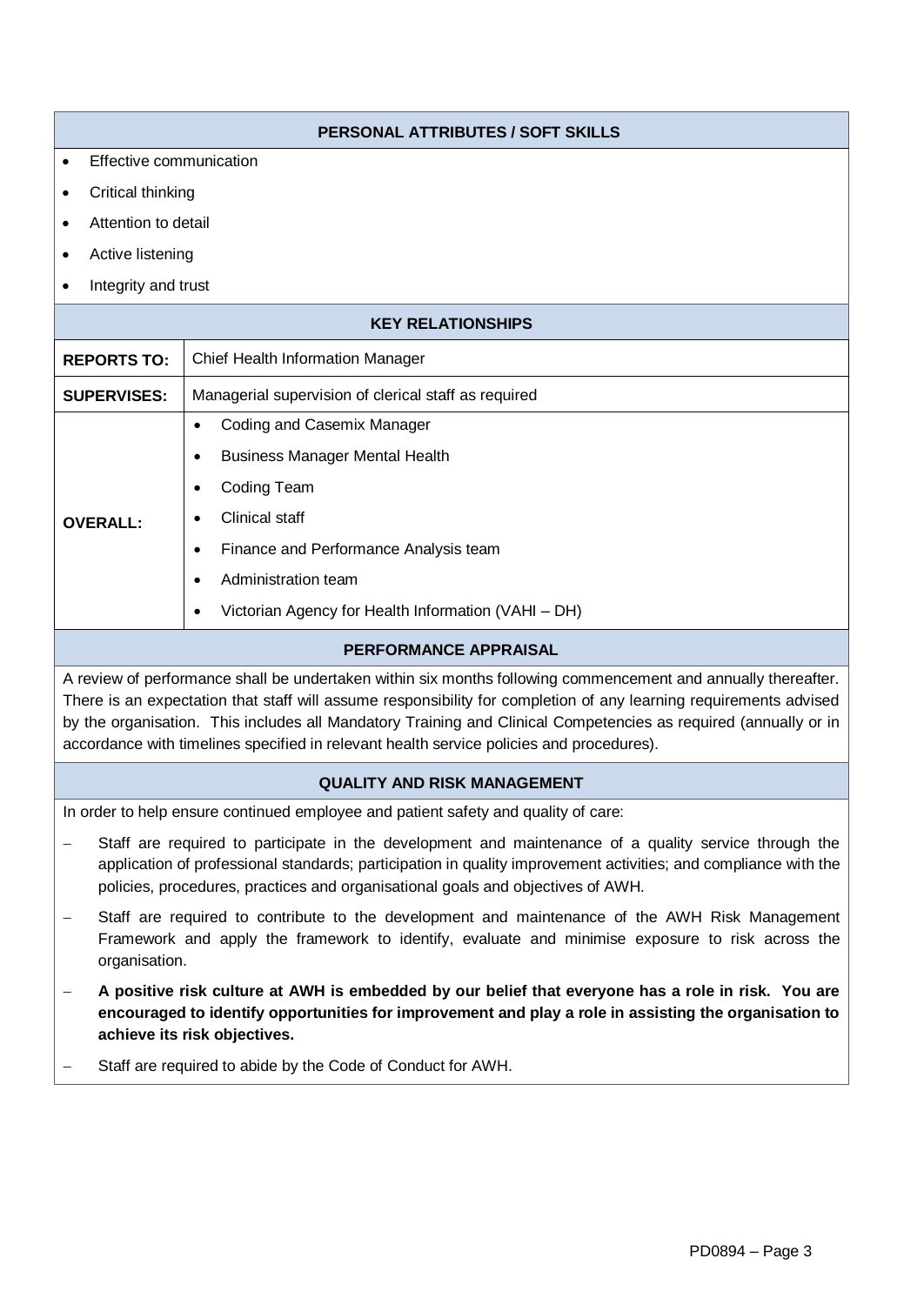# **HEALTH AND WELLBEING**

The health and wellbeing of employees is a priority for AWH and I recognise the importance of an environment that promotes and nurtures the physical, mental, emotional and social wellbeing of all individuals.

I commit to:

- **Reporting through the Incident Management System any near misses or incidents as they occur.**
- Partaking in the promotion of the health and wellbeing of employees.
- Contributing to an inclusive and health promoting environment.
- Promoting our values and vision.
- An organisational culture that promotes positive mental health and wellbeing through supportive leadership, employee participation and shared decision making.

# **SCOPE OF AUTHORITY**

Employees covered under this Position Description are not permitted to work outside of their designated level of responsibility without express permission from either the Manager or the Line Manager.

# **CLOSING THE GAP**

AWH is committed to enhance our ability to attract and recruit Indigenous people and committed to closing the gap in employment outcomes between Indigenous and non-indigenous people.

# **CONFIDENTIALITY**

Confidentiality is a matter of concern for all persons who have access to personal information about patients, clients, residents or employees of AWH. Staff must understand and accept that in accessing this personal information they hold a position of trust relative to this information. In recognising these responsibilities staff must agree to preserve the confidential nature of this information.

Failure to comply with this agreement may result in disciplinary action and may include termination of employment.

# **Declaration:**

As the incumbent of this position, I acknowledge that I have read the Position Description and Job Demands Checklist, understood its contents and agree to work in accordance with the contents therein. I understand that other duties may be directed from time to time.

I understand and accept that I must comply with the policies and procedures applicable to AWH. I also agree to strictly observe the AWH Code of Conduct and policy on confidentiality of commercial and patient information or such sensitive information that I may come across in the course of my employment.

| Name of Incumbent: |       |
|--------------------|-------|
|                    |       |
| Signature:         | Date: |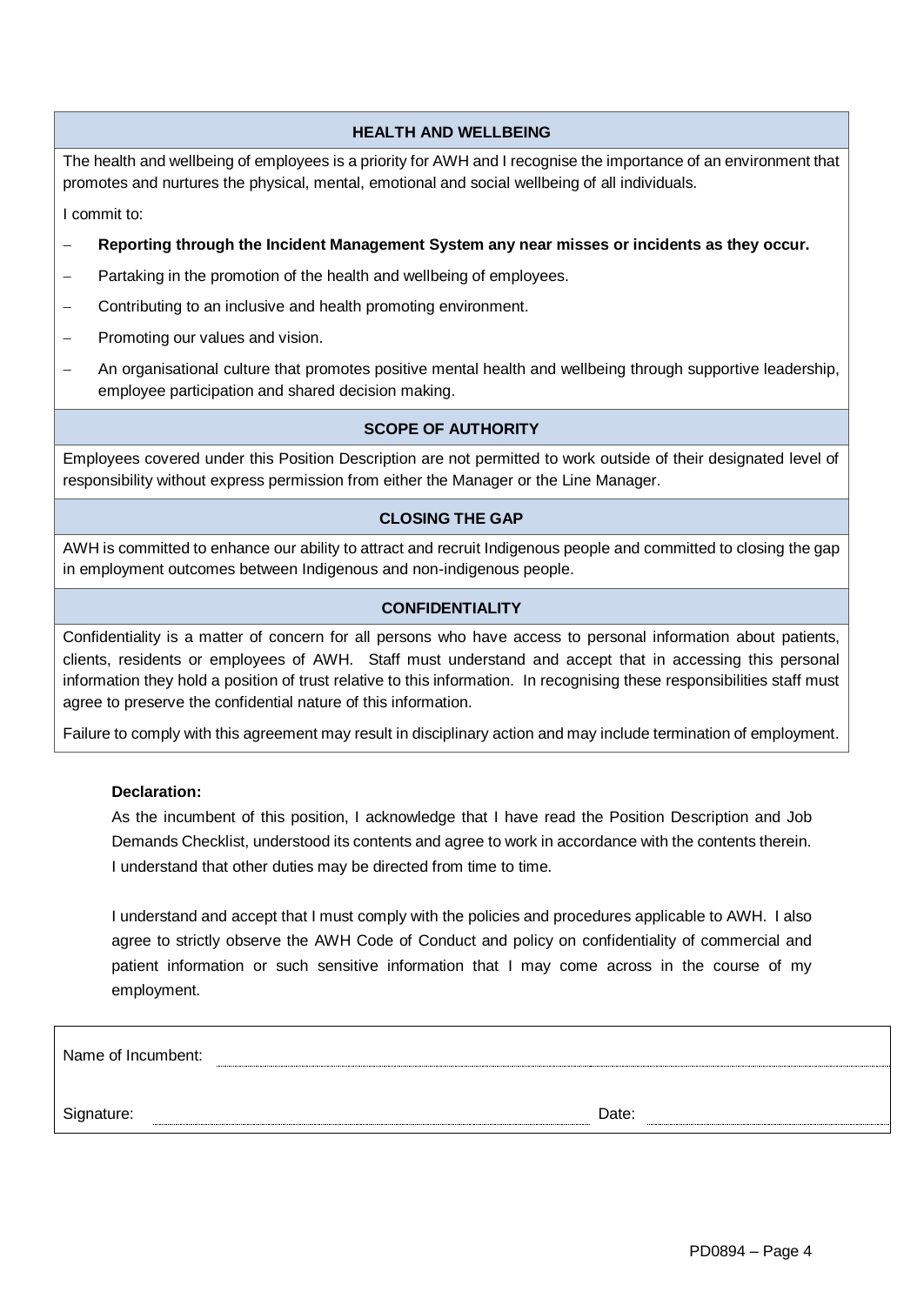## **ANNEXES**

- 1. Organisational Responsibilities.<br>2. Jobs Demand Checklist.
- Jobs Demand Checklist.

| <b>DOCUMENT CONTROL</b>                    |                                         |  |  |  |
|--------------------------------------------|-----------------------------------------|--|--|--|
| <b>Executive Sponsor:</b>                  | <b>Chief Finance Officer</b>            |  |  |  |
| <b>Manager Responsible:</b>                | <b>Chief Health Information Manager</b> |  |  |  |
| Author(s):                                 | Chief Health Information Manager        |  |  |  |
| <b>Reviewed by People &amp; Workforce:</b> | $\boxtimes$ 05/08/21                    |  |  |  |
| <b>Position Description ID No:</b>         | PD0894                                  |  |  |  |
| <b>Approval Date:</b>                      | 05 August 2021                          |  |  |  |
| Date Due for Review:                       | 05 August 2026                          |  |  |  |
| <b>Version No:</b>                         | 1.0                                     |  |  |  |
| <b>Original Approval Date:</b>             | N/A                                     |  |  |  |
| <b>Previously Named As:</b>                | N/A                                     |  |  |  |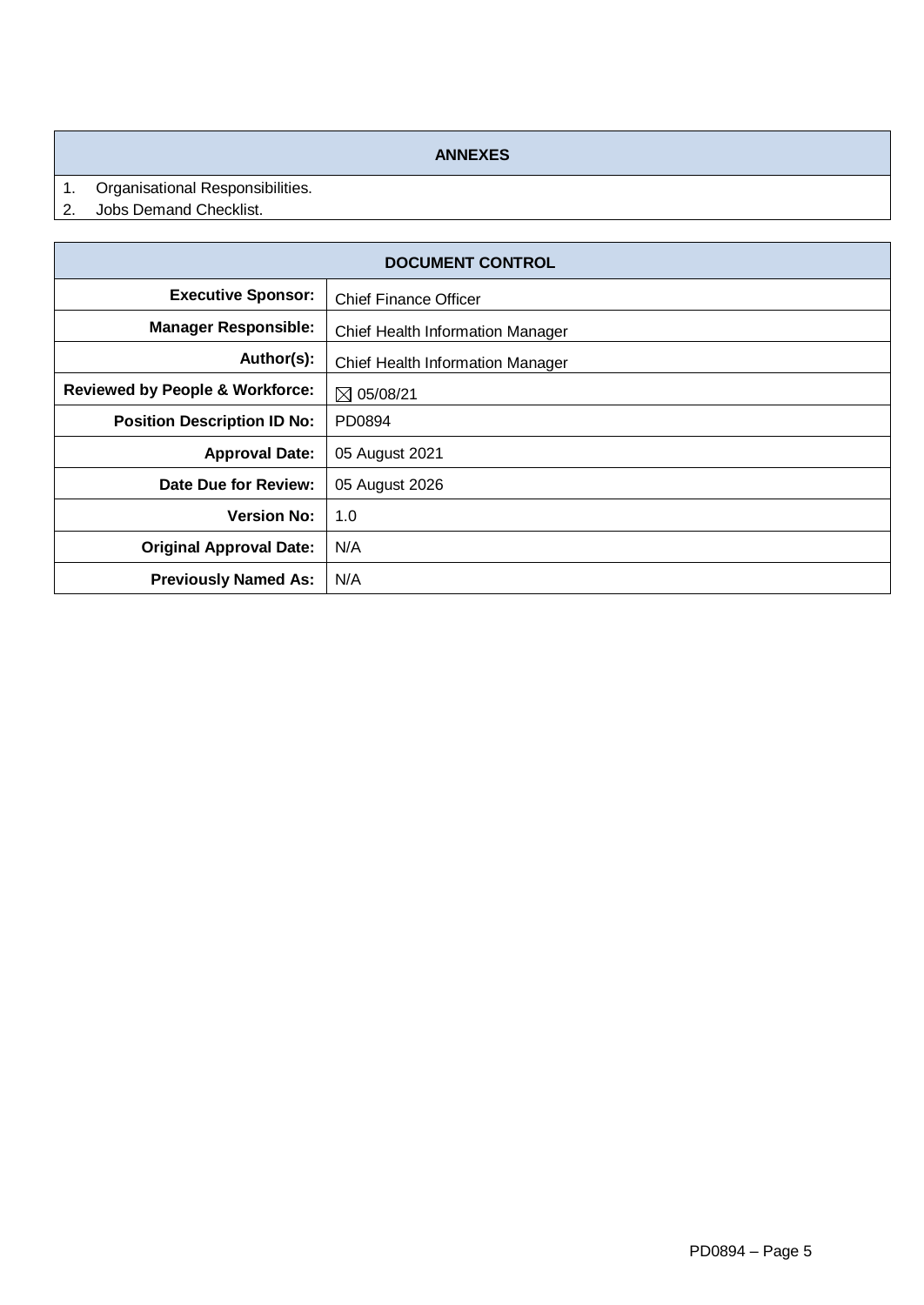## **ORGANISATIONAL RESPONSIBILITIES**

The following criteria are requirements for all employees that may either be assessed through the selection process or assessed as part of your ongoing and annual Professional Development / Performance Management review cycle.

## **Communication:**

- Ability to gather relevant information through effective questioning.
- Ability to express information and ideas appropriately.
- Reads / reviews relevant documents.
- Participates in meetings, committees and disseminates information as required.

## **Equal Employment Opportunity:**

- Commitment to the principles.
- Supports diversity in the workplace.

## **Information Management:**

Collects and uses data as required.

## **Integrity:**

 The ability to understand the implications of one's actions and act in a manner consistent with relevant policies, codes, guidelines and legislation.

## **Organisation Awareness:**

Being aware of the organisational goals and objectives and contribute positively to their attainment.

## **People / Patient Focused Environment:**

 Ability to set the highest standards of performance for self and others in meeting the needs of internal and external customers.

## **Infection Control:**

- Hand Hygiene.
- Standard precautions.

## **Primary Health:**

Promotes the social view of health, early intervention, health promotion and harm minimisation.

## **Quality Improvement:**

- Participate in, and where applicable leads educational and Quality Improvement activities.
- Works to continually improve own performance.

## **Resource Management:**

Ensure all allocated resources are managed in an efficient and accountable manner.

## **Safe Practice and Environment:**

- Understands responsibilities under Occupational Health and Safety legislation.
- Able to identify actual / potential work place hazards and take corrective action.
- Vaccination status meets legislative requirements.

## **Self Development:**

 The ability to understand own development needs and to recognise, create and seize opportunities to improve performance.

## **Teamwork / Collaboration:**

- Works effectively with others to achieve mutual aims, and to identify and resolve problems.
- Influence an environment free from horizontal and vertical violence.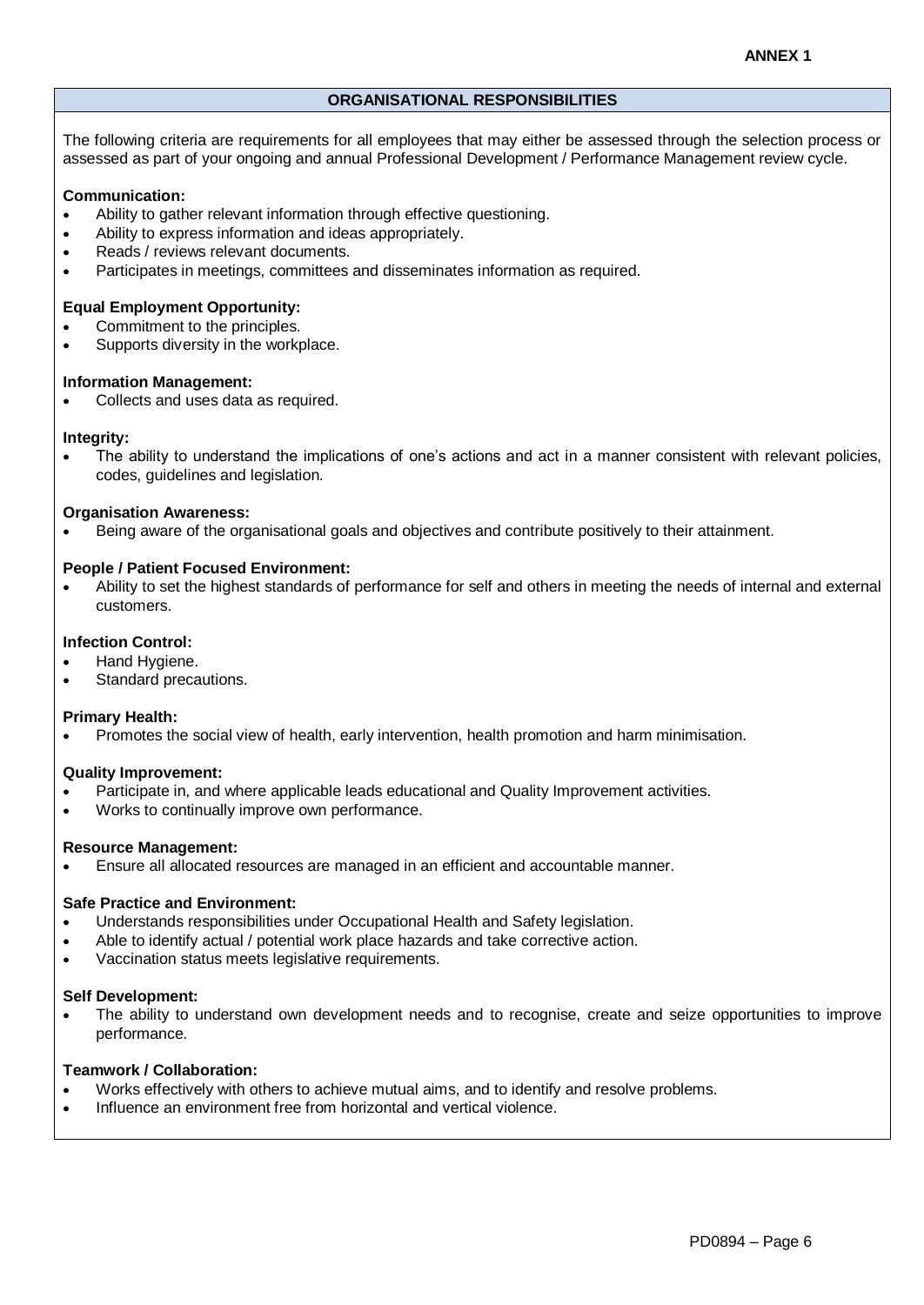# **JOB DEMANDS CHECKLIST:**

The purpose of this section is to describe the physical and psychological risk factors associated with the job. Applicants must review this form to ensure they can comply with these requirements and successful applicants will be required to sign an acknowledgment of their ability to perform the job demands of the position.

# *This form is to be completed by the Manager / Supervisor of the position being recruited to.*

**Position:** *Health Information Manager – Statutory Reporting and Data Integrity Mental Health* **Department / Unit:** *Finance and Corporate Services* **Facility / Site:** *Cross Campus*

# **TASKS PERFORMED:**

Nature of Tasks to be undertaken (Collective description as best describes tasks).

# **FREQUENCY DEFINITIONS:**

- I = Infrequent intermittent activity exists for a short time on a very infrequent basis.
- $O =$  Occasional activity exists up to 1/3 of the time when performing the job.
- $F =$  Frequent activity exists between 1/3 and 2/3 of the time when performing the job.
- $C =$  Constant activity exists for more than 2/3 or the time when performing the job.
- $R =$  Repetitive activity involved repetitive movements.
- $N =$  Not Applicable activity is not required to perform the job.

|                                 | <b>Description</b>                                                  | <b>Frequency</b> |   |   |   |       |   |
|---------------------------------|---------------------------------------------------------------------|------------------|---|---|---|-------|---|
| <b>Demands</b>                  |                                                                     |                  | O |   |   | $R$ N |   |
| <b>PHYSICAL DEMANDS:</b>        |                                                                     |                  |   |   |   |       |   |
| Sitting                         | Remaining in a seated position to perform tasks.                    |                  |   |   | X |       |   |
| Standing                        | Remaining standing without moving about to perform tasks.           |                  | Χ |   |   |       |   |
| Walking                         | Floor type: even / uneven / slippery, indoors / outdoors, slopes.   |                  | X |   |   |       |   |
| Running                         | Floor type: even / uneven / slippery, indoors / outdoors, slopes.   |                  |   |   |   |       | X |
| Bend / Lean Forward from Waist  | Forward bending from the waist to perform tasks.                    | X                |   |   |   |       |   |
| <b>Trunk Twisting</b>           | Turning from the waist while sitting or standing to perform tasks.  | X                |   |   |   |       |   |
| Kneeling                        | Remaining in a kneeling posture to perform tasks.                   |                  |   |   |   |       | X |
| Squatting / Crouching           | Adopting a squatting or crouching posture to perform tasks.         |                  |   |   |   |       | Χ |
| Leg / Foot Movement             | Use of leg and / or foot to operate machinery.                      |                  |   |   |   |       | X |
| Climbing (stairs / ladders)     | Ascend / descend stairs, ladders and steps.                         |                  |   |   |   |       | X |
| Lifting / Carrying              | Light lifting and carrying (0 - 9 kg).                              | X                |   |   |   |       |   |
|                                 | Moderate lifting and carrying (10 - 15 kg).                         |                  |   |   |   |       | X |
|                                 | Heavy lifting and carrying (16 kg and above).                       |                  |   |   |   |       | X |
| Reaching                        | Arms fully extended forward or raised above shoulder.               | X                |   |   |   |       |   |
| Pushing / Pulling / Restraining | Using force to hold / restrain or move objects toward or away       |                  |   |   |   |       | X |
|                                 | from the body.                                                      |                  |   |   |   |       |   |
| <b>Head / Neck Postures</b>     | Holding head in a position other than neutral (facing forward).     | X                |   |   |   |       |   |
| Hand & Arm Movements            | Repetitive movements of hands and arms.                             |                  |   | X |   |       |   |
| Grasping / Fine Manipulation    | Gripping, holding, clasping with fingers or hands.                  |                  | X |   |   |       |   |
| Work At Heights                 | Using ladders, footstools, scaffolding, or other objects to perform |                  |   |   |   |       | X |
|                                 | work.                                                               |                  |   |   |   |       |   |
| Driving                         | Operating any motor powered vehicle.                                |                  | Χ |   |   |       |   |